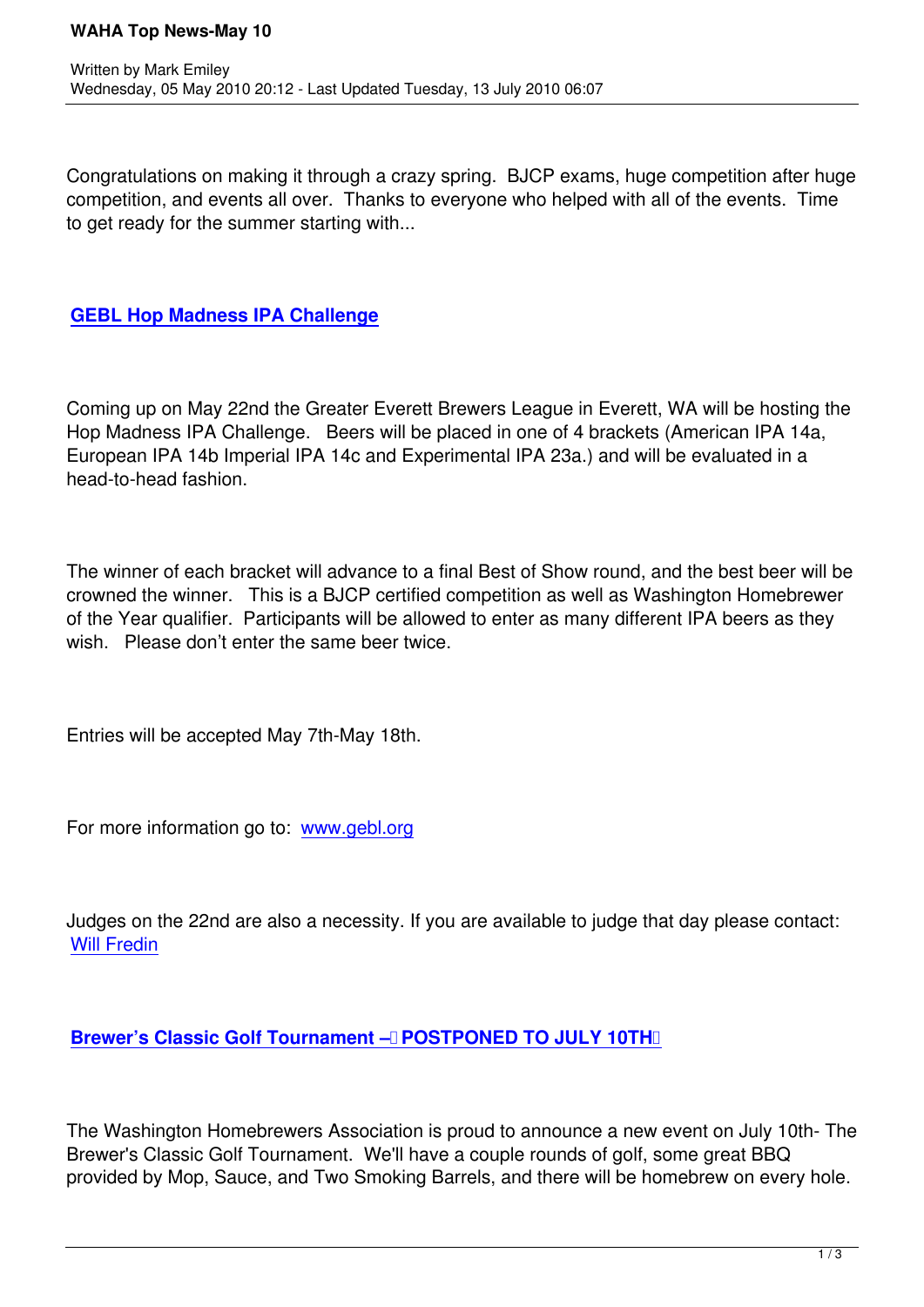It's \$25 per person and all proceeds go to helping share our hobby with others. Plus, it's a great excuse to get out and have some fun with a bunch of fellow brewers. We're going to have this at the same location as the Lakewood Rotary Homebrew Festival which is Ski Park Lake, near Orting, WA. The event will run 10am - 5pm.

Friends and family are welcome but every foursome needs at least one pro or homebrewer. We're also asking that each team brings some homebrew to share, preferably in kegs so we can avoid having glass on the golf course.

Go to www.brewersclassic.com for more information or email info@brewersclassic.com if you have any questions or to RSVP. We're planning on limiting the number of golfers to 50 since we don't really know how to run a golf tournament. But it'll be a great time regardless.

And don't worry - we're all pretty bad at golf. Range balls will be provided!

## **Beerstock 5060-2 – July 24th**

After last year's resounding success of Beerstock 5060, Beerstock 5060-2 is coming up soon! Last year's festival featured about 100 people in attendance serving close to 70 beers. This year's festival will be held up in Arlington on July 24<sup>th</sup> and is limited to homebrew club **members. Each club is invited to host a Each club** is invited to host a table/tent and serve their club members' beers. Each club is responsible for their own jockey

boxes and/or dispensing set-ups, signs, table and sun shield. Set-up begins at 1:00pm and the main event starts at 2.

Beerstock will feature:

- Sample other brew club member's beer in a Beerstock taster glass & talk with brewers.

 - Bring a bottle of your home brew or pour off your tap to sit down with a BJCP beer judge and discuss its merits and brewing techniques.

- Beer games, raffles and a beer quiz available with prizes awarded.